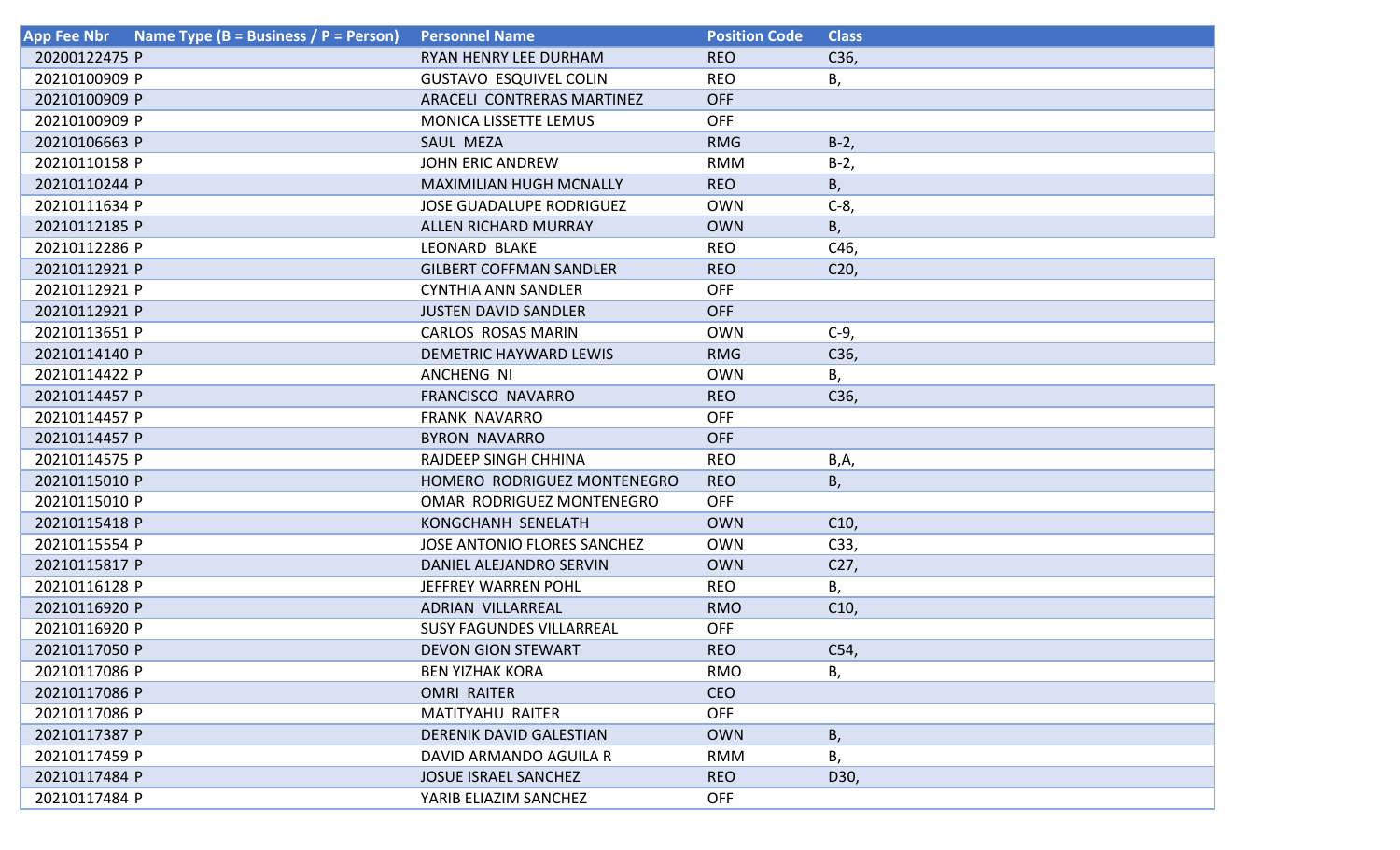| 20210117484 P | JOSUE SANCHEZ ARELLANO                 | <b>OFF</b> |                 |
|---------------|----------------------------------------|------------|-----------------|
| 20210117517 P | <b>JESSICA LLAMAS</b>                  | <b>OWN</b> | C35,            |
| 20210117543 P | KELVIN ALEXIS MEJIA ROSALES            | <b>OWN</b> | $C-5$ ,         |
| 20210117669 P | <b>NASRIN AHANKOOB</b>                 | <b>OWN</b> | В,              |
| 20210117672 P | <b>JORGE VARGAS ROSAS</b>              | <b>OWN</b> | Β,              |
| 20210117687 P | <b>BRYCE LOGAN DE CAMARGO</b>          | <b>OWN</b> | $C-5$ ,         |
| 20210118221 P | <b>JOSE ASUNCION VALTIERRA MORALES</b> | <b>REO</b> | $C-9$ ,         |
| 20210118221 P | ARMANDO RAFAEL VALTIERRA MONTES        | <b>OFF</b> |                 |
| 20210118328 P | <b>ENRIQUE HERRERA</b>                 | <b>REO</b> | C <sub>20</sub> |
| 20210118354 P | CARLOS RODGRIGO JUAREZ BENAVENTE       | <b>OWN</b> | $B-2$           |
| 20210118362 P | <b>HAIDONG SUN</b>                     | <b>OWN</b> | Β,              |
| 20210118378 P | DAVID ARTHUR CUEVAS                    | <b>REO</b> | В,              |
| 20210118494 P | ROLANDO LIGAD CORTEL                   | <b>OWN</b> | D62,            |
| 20210118508 P | ROSALIND XANTHE WYATT                  | <b>REO</b> | C33,            |
| 20210118572 P | <b>TIMOTHY JOSEPH BALLARD</b>          | <b>RMO</b> | В,              |
| 20210118572 P | <b>ANTONIO PAOLIERI</b>                | <b>MAN</b> |                 |
| 20210118572 P | <b>GREGOR MENDIETA</b>                 | <b>MAN</b> |                 |
| 20210118610 P | ZIQIANG ZHANG                          | <b>OWN</b> | Β,              |
| 20210118620 P | <b>ELLIOT ROBERT WALL</b>              | <b>REO</b> | В,              |
| 20210118664 P | ZEB DELVAC                             | <b>OWN</b> | $B, C-9,$       |
| 20210118669 P | <b>VASILIY MINNIKOV</b>                | <b>REO</b> | B,C17,          |
| 20210118669 P | MIKHAIL MINNIKOV                       | <b>OFF</b> |                 |
| 20210118669 P | VADYM MALYY                            | <b>OFF</b> |                 |
| 20210118694 P | <b>FREDERICK DANIEL LEAF</b>           | <b>RMM</b> | $C-7,$          |
| 20210118694 P | <b>BLAKE VINCENT COLLINS</b>           | <b>RME</b> | В,              |
| 20210118702 P | LEON WAYNE WATSON, JR                  | <b>REO</b> | D06,            |
| 20210118774 P | PAUL HARVEY HOLZBERGER, SR             | <b>REO</b> | C10,            |
| 20210118774 P | PAUL HARVEY HOLZBERGER, JR             | <b>OFF</b> |                 |
| 20210118819 P | <b>CHRISTOPHER JOHN DE ROSIER</b>      | <b>RMG</b> | C <sub>20</sub> |
| 20210118844 P | <b>IVAN VASILYEVICH OBRAZTSOV</b>      | <b>OWN</b> | C36,            |
| 20210118849 P | <b>JOSEPH SCOTT MITCHELL</b>           | <b>OWN</b> | C33,            |
| 20210118850 P | <b>JUAN CARLOS HEREDIA</b>             | <b>OWN</b> | C <sub>27</sub> |
| 20210118851 P | <b>ROBERT DAVID LEATH</b>              | <b>RMG</b> | C <sub>20</sub> |
| 20210118851 P | ANALIESE REGINA LEATH                  | <b>MAN</b> |                 |
| 20210118852 P | <b>CESAR IVAN GARCIA</b>               | <b>REO</b> | $C-8,$          |
| 20210118852 P | <b>NESTOR REYES LOPEZ</b>              | <b>OFF</b> |                 |
| 20210118853 P | <b>MATTHEW MANI SAMAR</b>              | <b>OWN</b> | C10,            |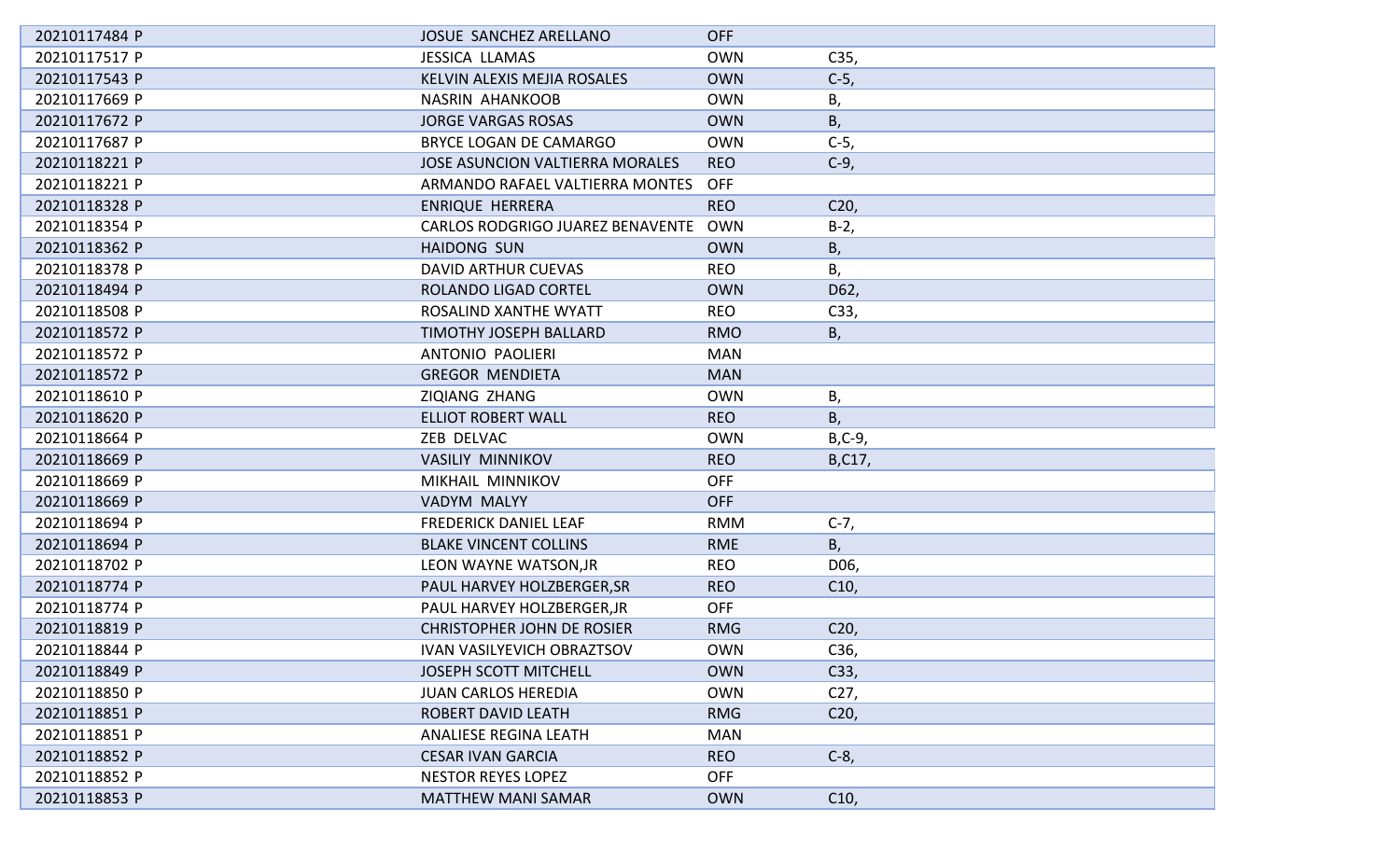| 20210118855 P | <b>CHRISTOPHER JOHN LEWIS</b>     | <b>OWN</b> | C10,            |
|---------------|-----------------------------------|------------|-----------------|
| 20210118861 P | <b>JASON OHONIE ROSALES</b>       | <b>REO</b> | C39,            |
| 20210118864 P | JAIME IVAN ZAVALA BASURTO         | <b>REO</b> | C51,            |
| 20210118864 P | <b>JAIME ZAVALA ZAVALA</b>        | <b>OFF</b> |                 |
| 20210118987 P | ALEXANDER WILLIAMSON REID, II     | <b>OWN</b> | C39,            |
| 20210118988 P | <b>CHARLES KNOX RHODES</b>        | <b>OWN</b> | C51,            |
| 20210118989 P | RENE ARTHUR HERNANDEZ             | <b>OWN</b> | C10,            |
| 20210118990 P | <b>MARGARET MAY BROWN</b>         | <b>OWN</b> | В,              |
| 20210118992 P | <b>CHRISTINE SUHJUNG BECK</b>     | <b>RMM</b> | D52,            |
| 20210118992 P | LUIS BARRIENTOS                   | <b>MEM</b> |                 |
| 20210119050 P | <b>DOUGLAS RICHARD MORRISON</b>   | <b>OWN</b> | В,              |
| 20210119145 P | <b>NOE GARCIA CERVANTES</b>       | <b>OWN</b> | C36,            |
| 20210119177 P | <b>MYUNG HWAN WEE</b>             | <b>OWN</b> | В,              |
| 20210119238 P | <b>VIVIAN JUDEH ESMAIL</b>        | <b>REO</b> | В,              |
| 20210119256 P | ELVIS KAJMIC                      | <b>REO</b> | В,              |
| 20210119259 P | <b>JOHN DAVID DALEUSKI</b>        | <b>OWN</b> | C17,            |
| 20210119288 P | <b>MATTHEW A BIRD</b>             | <b>RMM</b> | A, B, C10,      |
| 20210119289 P | THOMAS EDWARD EATON               | <b>RME</b> | A,C57,D21,      |
| 20210119289 P | <b>JAMES GRIFFIN HALL JENKINS</b> | <b>MAN</b> |                 |
| 20210119291 P | <b>GUY PHILIP SANDERSON</b>       | <b>RMO</b> | A, B, C10, C36, |
| 20210119291 B | <b>NEKITE CAPITAL LLC</b>         | <b>MEM</b> |                 |
| 20210119291 P | NICHOLAS JEFFREY BENDER           | <b>CEO</b> |                 |
| 20210119370 P | <b>JULIANA ESPINOSA</b>           | <b>RMO</b> | C33,            |
| 20210119370 P | <b>GABRIEL GUZMAN</b>             | <b>OFF</b> |                 |
| 20210119372 P | VARDAN SARGSYAN                   | <b>OWN</b> | В,              |
| 20210119374 P | <b>JUAN MANUEL DIAZ</b>           | <b>REO</b> | Β,              |
| 20210119376 P | PATI ASIKIA                       | <b>OWN</b> | Β,              |
| 20210119377 P | SPENCER ARTHUR SENNSTROM          | <b>REO</b> | Β,              |
| 20210119383 P | PABLO HERNAN LANCELLOTTI          | <b>OWN</b> | В,              |
| 20210119385 P | <b>GUADALUPE GAMBOA</b>           | <b>REO</b> | C36,            |
| 20210119386 P | <b>DYLAN JOHN BELL</b>            | <b>OWN</b> | C10,            |
| 20210119387 P | ARMANDO RAYA, JR                  | <b>OWN</b> | В,              |
| 20210119388 P | JOSHUA ROBERT BLANC               | <b>OWN</b> | $C-8$           |
| 20210119391 P | <b>JERROLL GLENN PALLAN</b>       | <b>OWN</b> | C <sub>20</sub> |
| 20210119392 P | <b>ANTHONY JAMES DETRO, III</b>   | <b>OWN</b> | C39,            |
| 20210119399 P | HUY MINH DANG                     | <b>REO</b> | D28,            |
| 20210119399 P | NHUT MINH NGUYEN                  | <b>OFF</b> |                 |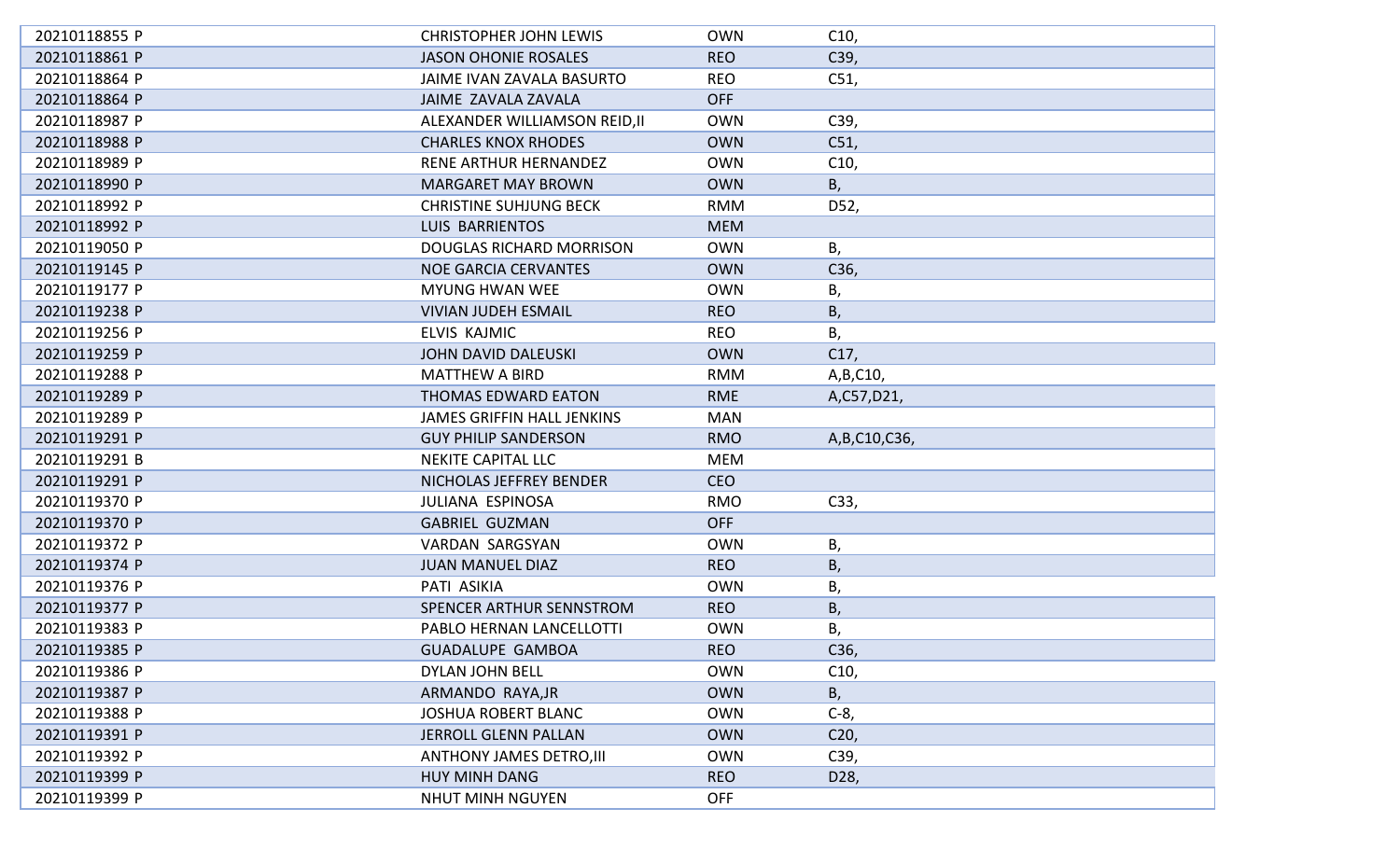| 20210119400 P | <b>GIPSY LUI DIAZ ALANIZ</b>     | <b>RMG</b> | C <sub>23</sub> |
|---------------|----------------------------------|------------|-----------------|
| 20210119402 P | <b>MARCOS JOSEPH ALVAREZ</b>     | <b>OWN</b> | C10,            |
| 20210119403 P | <b>JOSE IGNACIO BRAVO ROJO</b>   | <b>RMO</b> | B,              |
| 20210119403 P | NIMROD BENNAIM                   | <b>CEO</b> |                 |
| 20210119403 P | <b>ITAY SNOF</b>                 | <b>OFF</b> |                 |
| 20210119404 P | <b>WALTER ZACARIAS</b>           | <b>OWN</b> | C36,            |
| 20210119405 P | <b>CHUN HIN LEUNG</b>            | <b>OWN</b> | Β,              |
| 20210119406 P | MIKEL ALLEN JUNIOR HESS          | <b>OWN</b> | Β,              |
| 20210119407 P | <b>ERICK GIOVANNI CHIM COYOY</b> | <b>OWN</b> | C36,            |
| 20210119411 P | <b>JOSEPH ANTHONY PITZ</b>       | <b>RME</b> | В,              |
| 20210119411 P | <b>BAOJIN SUI</b>                | <b>CEO</b> |                 |
| 20210119412 P | <b>AUGUST EMERSON EDWARDS</b>    | <b>OWN</b> | В,              |
| 20210119416 P | RUBELINO CUEVAS CRUZ             | <b>REO</b> | B,              |
| 20210119417 P | RALPH RUIZ ESCALANTE             | <b>REO</b> | C33,            |
| 20210119419 P | <b>GEVORG DEMRTSHYAN</b>         | <b>REO</b> | C10,            |
| 20210119420 P | XIN DU                           | <b>OWN</b> | C <sub>20</sub> |
| 20210119423 P | <b>MICHAEL RALPH MCIVER</b>      | <b>OWN</b> | В,              |
| 20210119426 P | NESTOR EDUARDO SANTOS RODRIGUEZ  | <b>RMO</b> | C33,            |
| 20210119426 P | RONAL BALMORE GONZALEZ SOSA      | <b>CEO</b> |                 |
| 20210119426 P | <b>JOSE GILBERTO SANTOS</b>      | <b>OFF</b> |                 |
| 20210119427 P | OCTAVIO OCHOA                    | <b>REO</b> | D12,            |
| 20210119428 P | <b>ERICA BETH ANENBERG</b>       | <b>REO</b> | Β,              |
| 20210119461 P | <b>BENJAMIN LEVI BOOTHE</b>      | <b>REO</b> | $C-2,$          |
| 20210119464 P | <b>JUAN OSCAR VALDIVIA MARIN</b> | <b>REO</b> | C33,            |
| 20210119465 P | <b>JARAD JOHN WITT</b>           | <b>OWN</b> | $C-8$ ,         |
| 20210119468 P | PEDRO SOTO-RUBIO                 | <b>OWN</b> | C39,            |
| 20210119470 P | JACOB TAYLOR VAN EVERY           | <b>OWN</b> | В,              |
| 20210119471 P | CORNELIO LOPEZ, JR               | <b>OWN</b> | Β,              |
| 20210119473 P | HUMBERTO ZURITA-FABIAN           | <b>OWN</b> | C33,            |
| 20210119475 P | BERNARDINO CASTILLO-MIRANDA      | <b>OWN</b> | C17,            |
| 20210119477 P | YANG QIU                         | <b>OWN</b> | B,              |
| 20210119478 P | <b>JOSUE SAUCEDO</b>             | <b>OWN</b> | C36,            |
| 20210119479 P | <b>ISAAC SOTO MACHUCA</b>        | <b>OWN</b> | $C-8$ ,         |
| 20210119480 P | ORLANDO TEHUINTLE CALIHUA        | <b>OWN</b> | $C-6$ ,         |
| 20210119482 P | YENER URIEL GARCIA LUIS          | <b>REO</b> | C10,            |
| 20210119483 P | <b>ALAN ENRIQUE RAMIREZ</b>      | <b>REO</b> | D34,            |
| 20210119483 P | <b>JUAN MANUEL RAMIREZ</b>       | <b>OFF</b> |                 |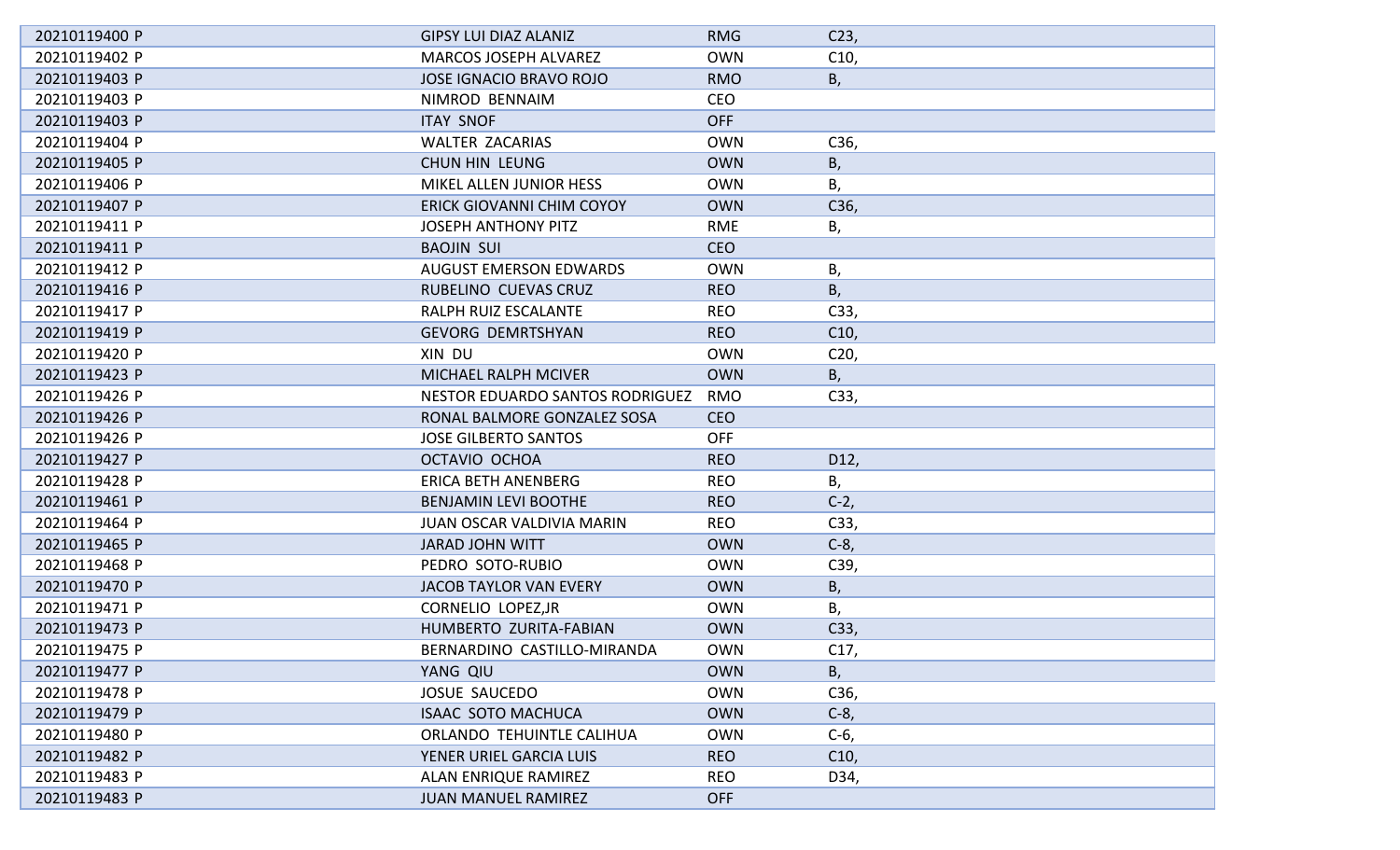| 20210119485 P | EDGAR ROSALIO ZATARAIN OCARANZA      | <b>REO</b> | C10,            |
|---------------|--------------------------------------|------------|-----------------|
| 20210119485 P | DENIS ORLANDO VILLEDA SOMOZA         | <b>OFF</b> |                 |
| 20210119486 P | <b>FRANK MORENO ALVARADO</b>         | <b>OWN</b> | C <sub>20</sub> |
| 20210119488 P | <b>IBRAHIM MOHAMMAD IBR AL-REFAE</b> | <b>REO</b> | В,              |
| 20210119492 P | VELONIKA KAVEINGA                    | <b>RMO</b> | $C-8$ ,         |
| 20210119492 P | SESILIA TULILOAINA TAVAKE            | <b>CEO</b> |                 |
| 20210119508 P | RANDALL JAMES WEAVER                 | <b>OWN</b> | C29,            |
| 20210119526 P | <b>GONZALO OCHOA</b>                 | <b>RMM</b> | C27,            |
| 20210119543 P | SHAHANA BEHBAHANY                    | <b>OWN</b> | В,              |
| 20210119546 P | <b>JOSE GUADALUPE GARCIA NOLASCO</b> | <b>OWN</b> | C33,            |
| 20210119547 P | TEJ SIMRAN BLANCHETTE                | <b>REO</b> | Β,              |
| 20210119549 P | PORFIRIO ELEAZAR ESTRADA             | <b>OWN</b> | C36,            |
| 20210119550 P | MING CHENG LIN                       | <b>OWN</b> | В,              |
| 20210119558 P | <b>JUAN JOEL MARTINEZ, JR</b>        | <b>OWN</b> | C10,            |
| 20210119575 P | <b>RODGER LEWIS MANN</b>             | <b>RMG</b> | В,              |
| 20210119589 P | JORGE SANCHEZ MARTINEZ               | <b>RMO</b> | Β,              |
| 20210119589 P | MIGUEL ANGEL DELGADO                 | <b>CEO</b> |                 |
| 20210119589 P | <b>ISRAEL TEJEDA ALTAMIRANO</b>      | <b>OFF</b> |                 |
| 20210119700 P | <b>KEVIN MICHAEL VERNACI</b>         | <b>RMM</b> | В,              |
| 20210119700 P | <b>ANTHONY DURELLE FRAKES</b>        | <b>MEM</b> |                 |
| 20210120441 P | <b>JAMES ARTHUR GROVER</b>           | <b>RMO</b> | B,C33,          |
| 20210120441 P | <b>RONALD ELI ADAMS</b>              | <b>CEO</b> |                 |
| 20210203490 P | <b>HUGH GARY BANKER</b>              | <b>REO</b> | $C-2,$          |
| 20210203502 P | ALEXANDER ANTHONY DIAZ               | <b>RMO</b> | C10,            |
| 20210203702 P | <b>JOSE ALFREDO MONTES</b>           | <b>OWN</b> | C10,            |
| 20210204720 P | <b>TIMOTHY BRYON HARRISON</b>        | <b>REO</b> | $C-9$ ,         |
| 20210205026 P | JOHN THOMAS PICKFORD                 | <b>REO</b> | C43, C17,       |
| 20210205609 P | RICHARD JOE HANSON                   | <b>RME</b> | C57,            |
| 20210205629 P | <b>MOSHE HANANYA COHEN</b>           | <b>RMO</b> | Β,              |
| 20210205633 P | <b>WILLIAM CHRISTIAN ROPP</b>        | <b>OWN</b> | Β,              |
| 20210205637 P | JACQUELINE HERRERA                   | <b>REO</b> | $C-8$ ,         |
| 20210205640 P | <b>BRIAN JOSEPH LEAHEY</b>           | <b>OWN</b> | C36,            |
| 20210205641 P | <b>DIEGO SANTILLAN</b>               | <b>OWN</b> | Α,              |
| 20210205642 P | <b>THONG THAI NGUYEN</b>             | <b>REO</b> | C27,            |
| 20210205643 P | SANJEEV SINGH MANN                   | <b>REO</b> | Α,              |
| 20210205645 P | <b>SHADI MAHER GENDI</b>             | <b>REO</b> | C <sub>28</sub> |
| 20210205647 P | DAVID ALLAN RINDLISBACHER            | <b>OWN</b> | C39,            |